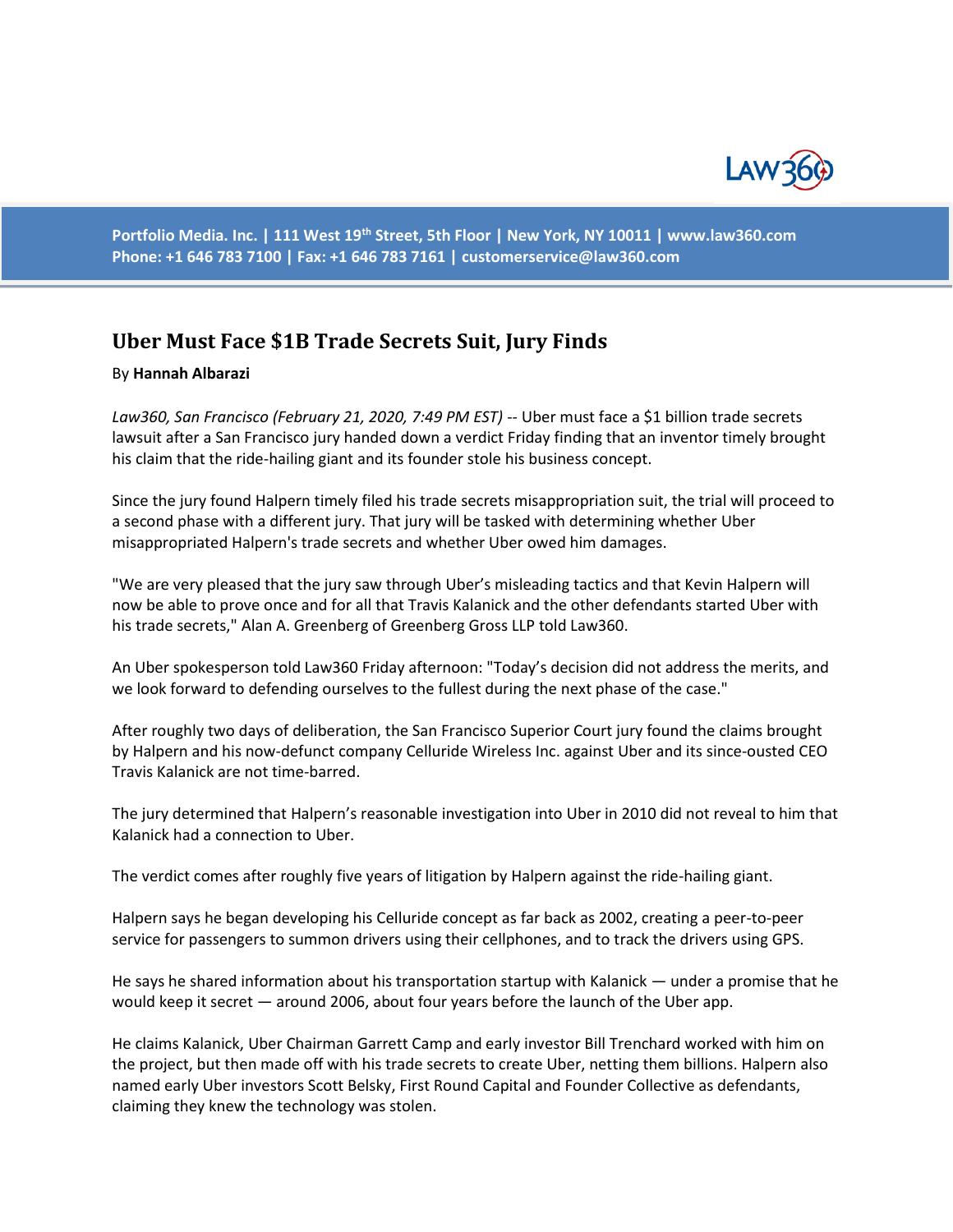Conversely, Kalanick and Camp claim the development of Uber came when the two of them were in Paris and Camp came up with an idea for a "limo timeshare service."

Halpern says he researched Uber online in 2010 but didn't see any information connecting it to Kalanick. He said he only discovered the connection between Kalanick and Uber while reading a news article in 2012.

Halpern sued Uber in 2015 and has since gone through a string of attorneys.

Just one week before trial, the judge overseeing the case rejected a bid by Halpern's counsel at Greenberg Gross LLP to withdraw from the case. The attorneys told the court in their request that the firm "is unable to further represent plaintiffs and cannot try the case."

But the case went to trial on Feb. 7 in San Francisco.

In closing arguments Wednesday, Greenberg representing Halpern, told the jury that his clients' misappropriation of trade secrets claims brought in March 2015 are not barred by the three-year statute of limitations and that Halpern should be allowed to bring his substantive claims to trial.

"It's not like [Uber vehicles are] driving around with Kalanick's face on the side of the car," Greenberg told the jury.

Greenberg argued that Halpern didn't discover the alleged trade secrets misappropriation earlier, nor could he reasonably have discovered it.

But counsel for San Francisco-based Uber told the jury it denies Halpern's claim that Uber stole the concept from him.

Daralyn J. Durie of Durie Tangri LLP, co-counsel for Uber, told jurors during closing arguments that Uber and its founders received significant media coverage in 2010 and 2011 and that a reasonable person exercising reasonable diligence should have discovered Kalanick's involvement with Uber long before late 2012, when Halpern says he discovered it.

Durie dug into Halpern's changing statements regarding when he researched Uber, arguing that if Halpern researched Uber in the spring of 2010, as he testified to doing, a basic Internet search would have revealed that Uber — then known as UberCab — listed Kalanick as part of its team.

But Halpern says by the "spring" of 2010 he actually meant February 2010, and that in February 2010 the Uber website didn't yet list Kalanick as a team member.

Throughout the trial, Uber's counsel provided the jury with evidence of Halpern's past drama with his former counsel, since Halpern blames his former attorney — Christopher B. Dolan of The Dolan Law Firm — of losing his evidentiary emails.

Dolan, whose attorney-client privileges have been waived by Halpern, denies causing the loss of Halpern's emails. The jury watched a video deposition of Dolan describing Halpern as "a megalomaniac" and a "very difficult person to deal with."